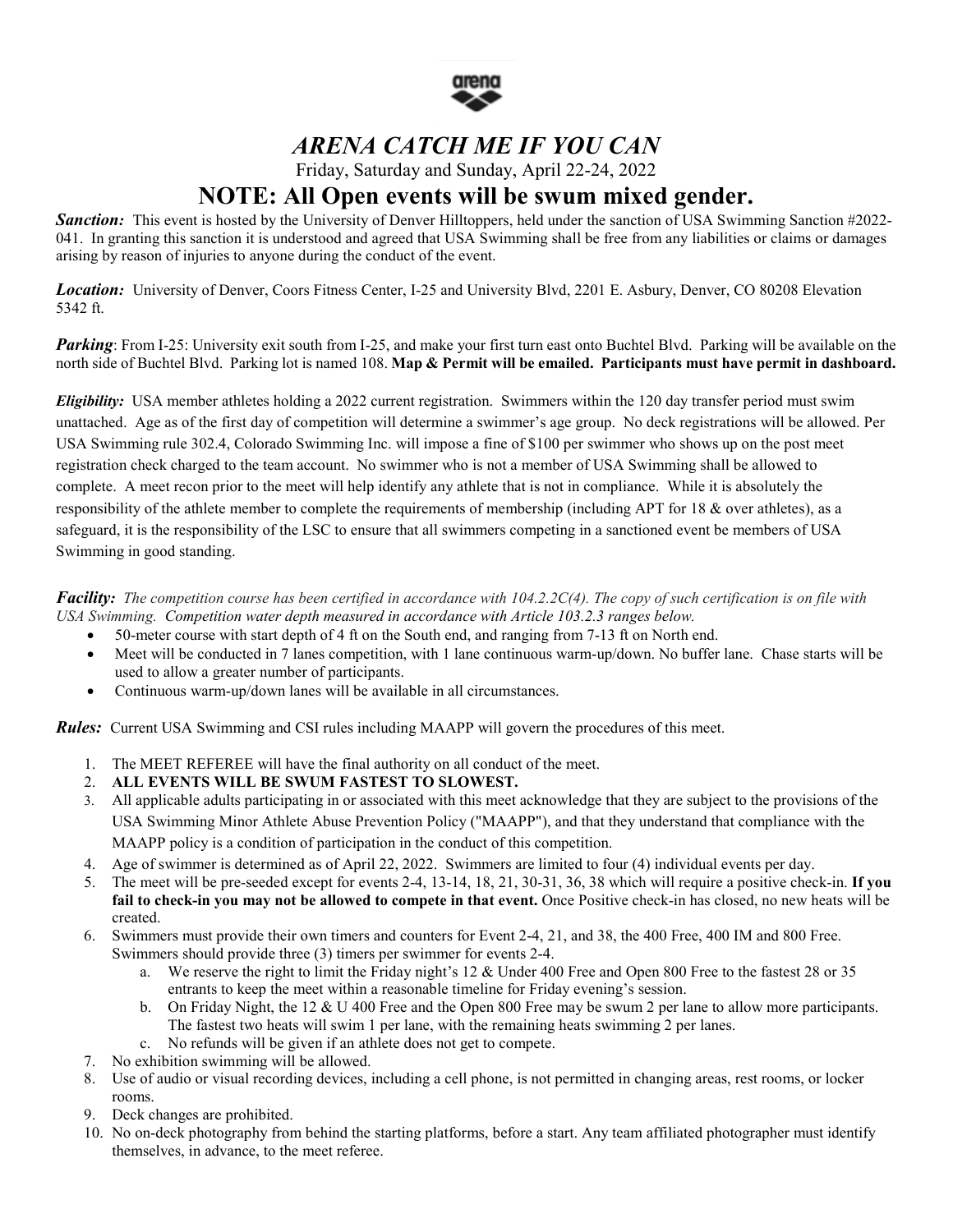- 11. Operation of a drone, or any other flying apparatus, is prohibited over the venue (pools, athlete/coach areas, spectator areas and open ceiling locker rooms) any time athletes, coaches, officials and/or spectators are present
- 12. **NT Entries will not be accepted for any entry**. To properly estimate our timelines, we need entry times for all entries.
- 13. Any swimmer entered in the meet must be certified by a USA Swimming member-coach as being proficient in performing a racing start or must start each race from within the water. When unaccompanied by a member-coach, it is the responsibility of the swimmer or the swimmer's legal guardian to ensure compliance with this requirement.
- 14. At a sanctioned competitive event, USA Swimming athlete members must be under the supervision of a USA Swimming member coach during warm-up, competition, and warm-down. The Meet Director or Meet Referee may assist the swimmer in making arrangements for such supervision, but it is the swimmer's responsibility to make such arrangements prior to the start of the meet

*Start Procedure:* All starts will be conducted under Rule 102.14 (National Start Rules)

## **Scoring:** No Scoring **COVID:**

- 1. We have taken enhanced health and safety measures to reduce the spread of COVID-19; however, we cannot guarantee that you will not be exposed to COVID-19. An inherent risk of exposure to COVID-19 exists in any public place where people are present. COVID-19 is an extremely contagious disease that can lead to severe illness and death. According to the Centers for Disease Control and Prevention, senior citizens and guests with underlying medical conditions are especially vulnerable. Physical presence at the meet may increase the risk of contracting COVID-19. Meet participants and spectators voluntarily assume all risks related to exposure to COVID-19 and voluntarily accept sole responsibility for any personal injury, illness, permanent disability or death that may result.
- 2. USA Swimming, Inc., cannot prevent you (or your child(ren)) from becoming exposed to, contracting, or spreading COVID-19 while participating in USA Swimming sanctioned events. It is not possible to prevent against the presence of the disease. Therefore, if you choose to participate in a USA Swimming sanctioned event, you may be exposing yourself to and/or increasing your risk of contracting or spreading COVID-19.
- 3. BY ATTENDING OR PARTICIPATING IN THIS COMPETITION, YOU VOLUNTARILY ASSUME ALL RISKS ASSOCIATED WITH EXPOSURE TO COVID-19 AND FOREVER RELEASE AND HOLD HARMLESS USA SWIMMING AND [THE LSC] AND EACH OF THEIR OFFICERS, DIRECTORS, AGENTS, EMPLOYEES OR OTHER REPRESENTATIVES FROM ANY LIABILITY OR CLAIMS INCLUDING FOR PERSONAL INJURIES, DEATH, DISEASE OR PROPERTY LOSSES, OR ANY OTHER LOSS, INCLUDING BUT NOT LIMITED TO CLAIMS OF NEGLIGENCE AND GIVE UP ANY CLAIMS YOU MAY HAVE TO SEEK DAMAGES, WHETHER KNOWN OR UNKNOWN, FORESEEN OR UNFORESEEN, IN CONNECTION
- 4. WITH EXPOSURE, INFECTION, AND/OR SPREAD OF COVID-19 RELATED TO PARTICIPATION IN THIS COMPETITION.

*Coaches/Officials:* All coaches and uniformed officials must have current certification. Coaches and officials that are in noncompliance will not be allowed on deck. Deck Pass is an acceptable proof of USA Swimming Membership. *There will be a mandatory coaches meeting Friday at 3:40pm.* There will be an officials briefing at the start of warm up for each session

*Awards:* Ribbons 1<sup>st</sup> –8<sup>th</sup> for the 8 & Unders, 9-10, and 11-12 girls' and boys' divisions in 12 & Under events only. These age groups will be swum together, but awarded separately. No individual awards for Open events. EXCEPTION: 8 & Unders may compete in the 400 Free on Friday evening, but they will not be awarded.

*Qualifying Times*: Must have been achieved since April 1, 2021. TOPS Swimmers will be exempt from qualifying times.

*Entry limit*: The meet will be limited in swimmers to adhere to the 4-hour rule for 12 & Under Session. However, no team will be split, unless they express that desire.

*Entry Procedures:* The Hy-tek event template complete with qualifying times will be available on Colorado Swimming's website: swimcolorado.org. The meet will be limited in swimmers to adhere to the 4-hour rule. Entries will be accepted in the order they are received (See below). All individual non-TOPS entries must meet qualification times. **TOPS swimmers will be exempt from qualification times.**

*Entry Fees:* \$6.00 per individual event (\$1.05 per splash goes to the CSI travel fund), \$15.00 pool surcharge per swimmer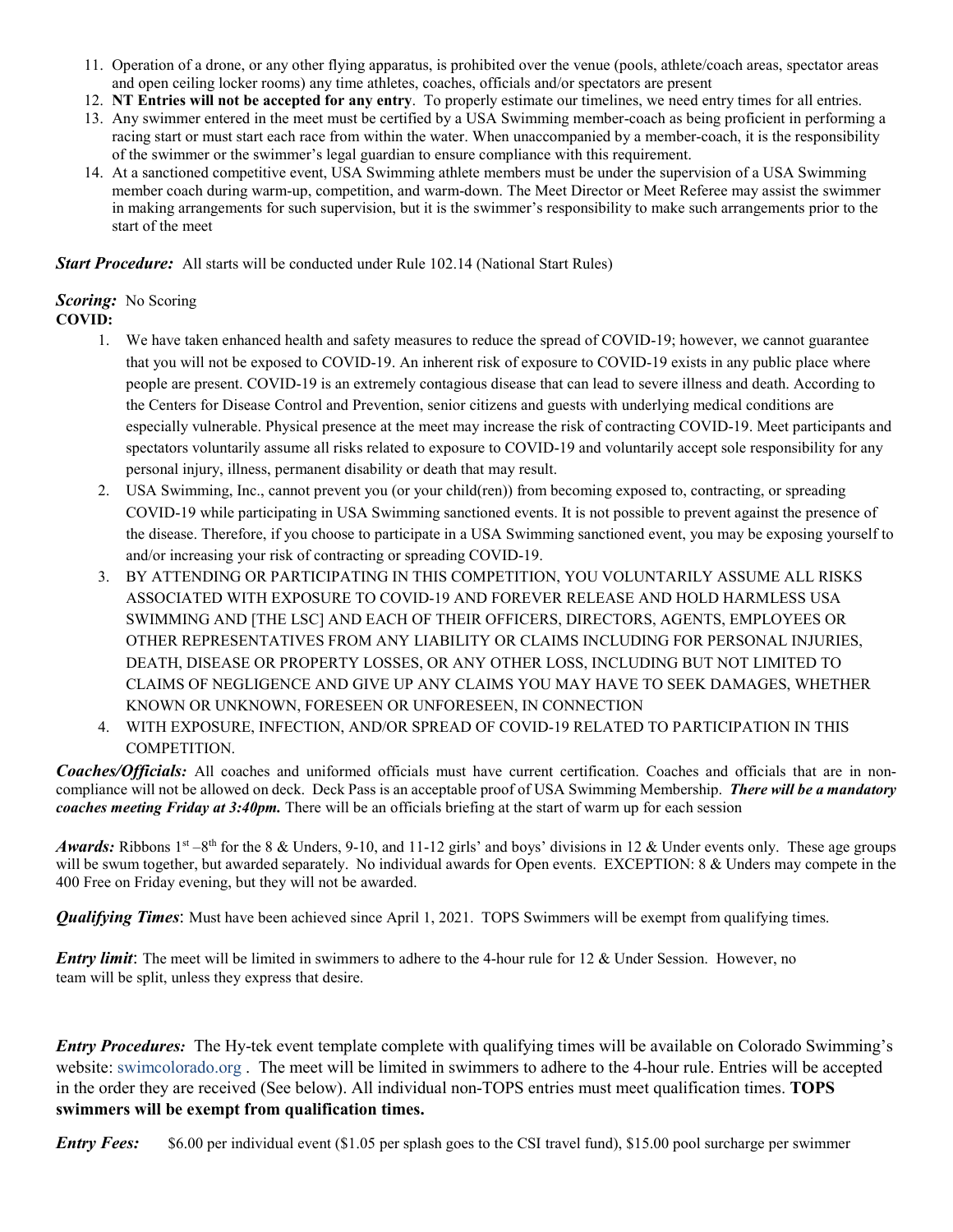*Late Entries:* Individual events will be \$10.00, and will be accepted only at meet director's discretion. Events will not be re-seeded.

*Send Meet Entries To:* Austin Fowler, 303-871-3135, E-mail address: meetentries@msn.com Please mail entries to: Hilltopper Swimming DU Dept of Recreation: Aquatics Room 1923 2201 E. Asbury, Denver, CO 80208 303-871-3135

*Entry Deadline:* Meet entries must be received by the entry Chairman no later than **Tuesday April 12, 2022**. In the situation the meet entry limit is exceeded, teams will be notified as soon as possible if their entries cannot be accepted.

*Psych Sheets and Final Warm-up Meet Start times* will be emailed to participating team.

*Meet Director:* Allyson Angle *Safety Chairman:* Rachel Cook

*Meet Referee:* Derigan Silver or designee [derigansilver@gmail.com](mailto:derigansilver@gmail.com)

.

**Spectator Seating:** Coaches and athletes will be allowed to sit on the pool deck. Parents/Spectators will need to adhere to designated seating and viewing areas. To allow our more spectator friendly viewing area, there will be NO permanent seating in the pool bleachers. There will be additional seating in the concourse and/or adjacent gymnasium.

*Restrictions:* Smoking, or the use of other tobacco products is prohibited on University of Denver Campus.

*Warm-up Procedures:* CSI warm-up procedures will be followed. Each coach will be responsible for the monitoring of their swimmers during warm-up. Swimmers must enter the pool feet first except during starts. Swimmers must enter the warm-up/warmdown lane from a three-point seated position.